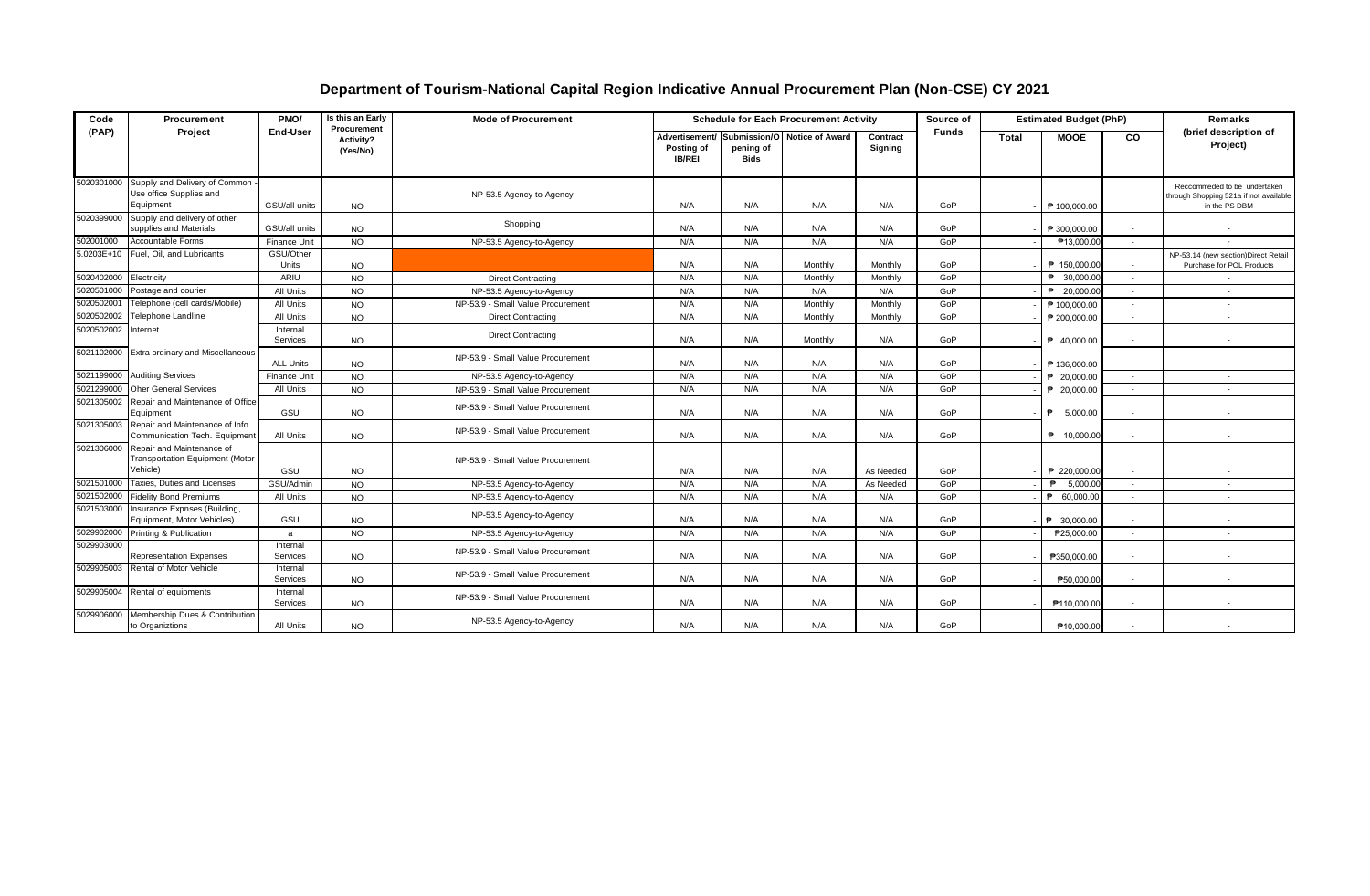| 5029906000       | <b>Subscription Expenses</b>                                                        | <b>ARIU</b>              | <b>NO</b> | NP-53.9 - Small Value Procurement                                                        | N/A           | N/A | N/A | N/A           | GoP | P50.000.00  | $\sim$ | $\sim$                                                                                                                              |
|------------------|-------------------------------------------------------------------------------------|--------------------------|-----------|------------------------------------------------------------------------------------------|---------------|-----|-----|---------------|-----|-------------|--------|-------------------------------------------------------------------------------------------------------------------------------------|
| 5020101000       | Traveleling expenses (Local)                                                        | all Units                | <b>NO</b> | NP-53.5 Agency-to-Agency                                                                 | N/A           | N/A | N/A | N/A           | GoP | P172,000.00 | $\sim$ | $\sim$                                                                                                                              |
| 5020201000       | Training Expenses and<br>scholarship                                                | All Units                | <b>NO</b> | NP-53.5 Agency-to-Agency                                                                 | N/A           | N/A | N/A | N/A           | GoP | P450.000.00 | $\sim$ |                                                                                                                                     |
|                  | Accreditation of Primary and Secondary<br>Tourism Enterprises including Frontliners | $\sim$                   | <b>NO</b> |                                                                                          |               |     |     |               |     |             |        |                                                                                                                                     |
| 5020309000       | Fuel, Oil, and Lubricants                                                           | <b>TRD</b>               | <b>NO</b> |                                                                                          | N/A           | N/A | N/A | N/A           | GoP | P79,500.00  | $\sim$ | Inspection, Evaluation and Processing of<br>Acreditation of tourism establishments                                                  |
| 5020399000       | <b>Toll Fees</b>                                                                    | <b>TRD</b>               | <b>NO</b> | <b>Direct Contracting</b>                                                                | N/A           | N/A | N/A | N/A           | GoP | P10,800.00  |        | Inspection, Evaluation and Processing o<br>Acreditation of tourism establishments                                                   |
| 5020399000       | Miscellenous                                                                        | <b>TRD</b>               | <b>NO</b> | NP-53.9 - Small Value Procurement                                                        | N/A           | N/A | N/A | N/A           | GoP | P2,343.00   | $\sim$ | Inspection, Evaluation and Processing of<br>Acreditation of tourism establishments                                                  |
|                  | <b>Accreditation Campaign</b>                                                       | $\sim$                   | <b>NO</b> |                                                                                          |               |     |     |               |     |             | $\sim$ |                                                                                                                                     |
| 5020399000       | Service Provider                                                                    | <b>TRD</b>               | <b>NO</b> | NP-53.9 - Small Value Procurement                                                        | Oct-20        | N/A | N/A | <b>Nov-20</b> | GoP | P300.100.00 |        | Appreciation Nightfor DOT-NCR<br>Stakeholders                                                                                       |
| 5020201002       | Venue and Meals                                                                     | <b>TRD</b>               | <b>NO</b> | NP-53.10 Lease of Real Property and Venue                                                | Oct-20        | N/A | N/A | <b>Nov-20</b> | GoP | P105,000.00 |        | Appreciation Nightfor DOT-NCF<br>Stakeholders                                                                                       |
|                  | Reception and Facilitation                                                          | $\sim$                   | <b>NO</b> |                                                                                          |               |     |     |               |     |             | $\sim$ | $\sim$                                                                                                                              |
| 5020399000       | Welcome Leis                                                                        | ARIU                     | <b>NO</b> | NP-53.9 - Small Value Procurement                                                        | <b>Jun-20</b> | N/A | N/A | <b>Jun-20</b> | GoP | P300,000.00 |        | $\sim$                                                                                                                              |
|                  | Conduct of Capability Trainings                                                     |                          |           |                                                                                          |               |     |     |               |     |             |        |                                                                                                                                     |
|                  | for LGU/Stakeholders                                                                | $\overline{\phantom{a}}$ | <b>NO</b> |                                                                                          |               |     |     |               | GoP |             |        |                                                                                                                                     |
| 5020399000       | Professional services                                                               | ARIU                     | <b>NO</b> | NP-53.6 Scientific, Scholarly, Artistic Work, Exclusive Technology and Media Services    | N/A           | N/A | N/A | N/A           | GoP | P9.600.00   |        | Filipino Brand of Service Seminar for Duty<br>Free Frontline Officers                                                               |
| 50203010         | Conference Materials                                                                | ARIU                     | <b>NO</b> | NP-53.9 - Small Value Procurement                                                        | N/A           | N/A | N/A | N/A           | GoP | P6,705.00   |        | Filipino Brand of Service Seminar for Duty<br>Free Frontline Officers                                                               |
| 5029904000       | Van rental                                                                          | ARIU                     | <b>NO</b> | NP-53.9 - Small Value Procurement                                                        | N/A           | N/A | N/A | N/A           | GoP | P8,000.00   | $\sim$ | Filipino Brand of Service Seminar for Duty<br>Free Frontline Officers                                                               |
| 5020201002       | Meals                                                                               | <b>ARIU</b>              | <b>NO</b> | NP-53.9 - Small Value Procurement                                                        | N/A           | N/A | N/A | N/A           | GoP | P24,000.00  |        | Filipino Brand of Service Seminar for Duty<br>Free Frontline Officers                                                               |
| 5020301000       | Professional services                                                               | <b>ARIU</b>              | <b>NO</b> | NP-53.6 Scientific, Scholarly, Artistic Work, Exclusive Technology<br>and Media Services | N/A           | N/A | N/A | N/A           | GoP | P9,600.00   | $\sim$ | Filipino Brand of Service Seminar for<br>Paranaque Integrated Terminal Exchange<br>(PITX) Ticket Attendants & Security<br>Personnel |
| 5020301000       | <b>Conference Materials</b>                                                         | ARIU                     | <b>NO</b> | NP-53.9 - Small Value Procurement                                                        | N/A           | N/A | N/A | N/A           | GoP | P6,705.00   | $\sim$ | Filipino Brand of Service Seminar for<br>Paranaque Integrated Terminal Exchange<br>(PITX) Ticket Attendants & Security<br>Personnel |
| 50299040         | Van rental                                                                          | <b>ARIU</b>              | <b>NO</b> | NP-53.9 - Small Value Procurement                                                        | N/A           | N/A | N/A | N/A           | GoP | P8,000.00   |        | Filipino Brand of Service Seminar for<br>Paranaque Integrated Terminal Exchange<br>(PITX) Ticket Attendants & Security<br>Personnel |
| 5020201002 Meals |                                                                                     | ARIU                     | <b>NO</b> | NP-53.9 - Small Value Procurement                                                        | N/A           | N/A | N/A | N/A           | GoP | P24.000.00  | $\sim$ | Filipino Brand of Service Seminar for<br>Paranaque Integrated Terminal Exchange<br>(PITX) Ticket Attendants & Security<br>Personnel |
|                  | <b>TOURISM FRONTLINE</b><br><b>SERVICES</b>                                         | $\sim$                   | <b>NO</b> |                                                                                          |               |     |     |               |     |             | $\sim$ |                                                                                                                                     |
| 5020301000       | Uniform of New Normal Airport<br>Frontliners                                        | ARIU                     | <b>NO</b> | NP-53.9 - Small Value Procurement                                                        | N/A           | N/A | N/A | Mar-20        | GoP | P112,500.00 | $\sim$ |                                                                                                                                     |
| 5020399000       | Tour fee                                                                            | ARIU                     | <b>NO</b> | <b>Direct Contracting</b>                                                                | N/A           | N/A | N/A | N/A           | GoP | P30,000.00  | $\sim$ | For Technical Visit and updating<br>of databank                                                                                     |
| 5020201002       | Coaster Hire                                                                        | <b>ARIU</b>              | <b>NO</b> | NP-53.9 - Small Value Procurement                                                        | N/A           | N/A | N/A | Mar-20        | GoP | P15,000.00  | $\sim$ | For Technical Visit and updating<br>of databank                                                                                     |
| 5020201002       | Meals                                                                               | <b>ARIU</b>              | <b>NO</b> | NP-53.9 - Small Value Procurement                                                        | N/A           | N/A | N/A | N/A           | GoP | P9,750.00   |        | For Technical Visit and updating<br>of databank                                                                                     |
| 5020399000       | Tour guides                                                                         | <b>ARIU</b>              | <b>NO</b> | NP-53.6 Scientific, Scholarly, Artistic Work, Exclusive Technology and Media Services    | N/A           | N/A | N/A | N/A           | GoP | P4,500.00   |        | For Technical Visit and updating<br>of databank                                                                                     |
| 5020301000       | <b>Tour kits</b>                                                                    | <b>ARIU</b>              | <b>NO</b> | NP-53.9 - Small Value Procurement                                                        | N/A           | N/A | N/A | N/A           | GoP | P9,150.00   | $\sim$ | For Technical Visit and updating<br>of databank                                                                                     |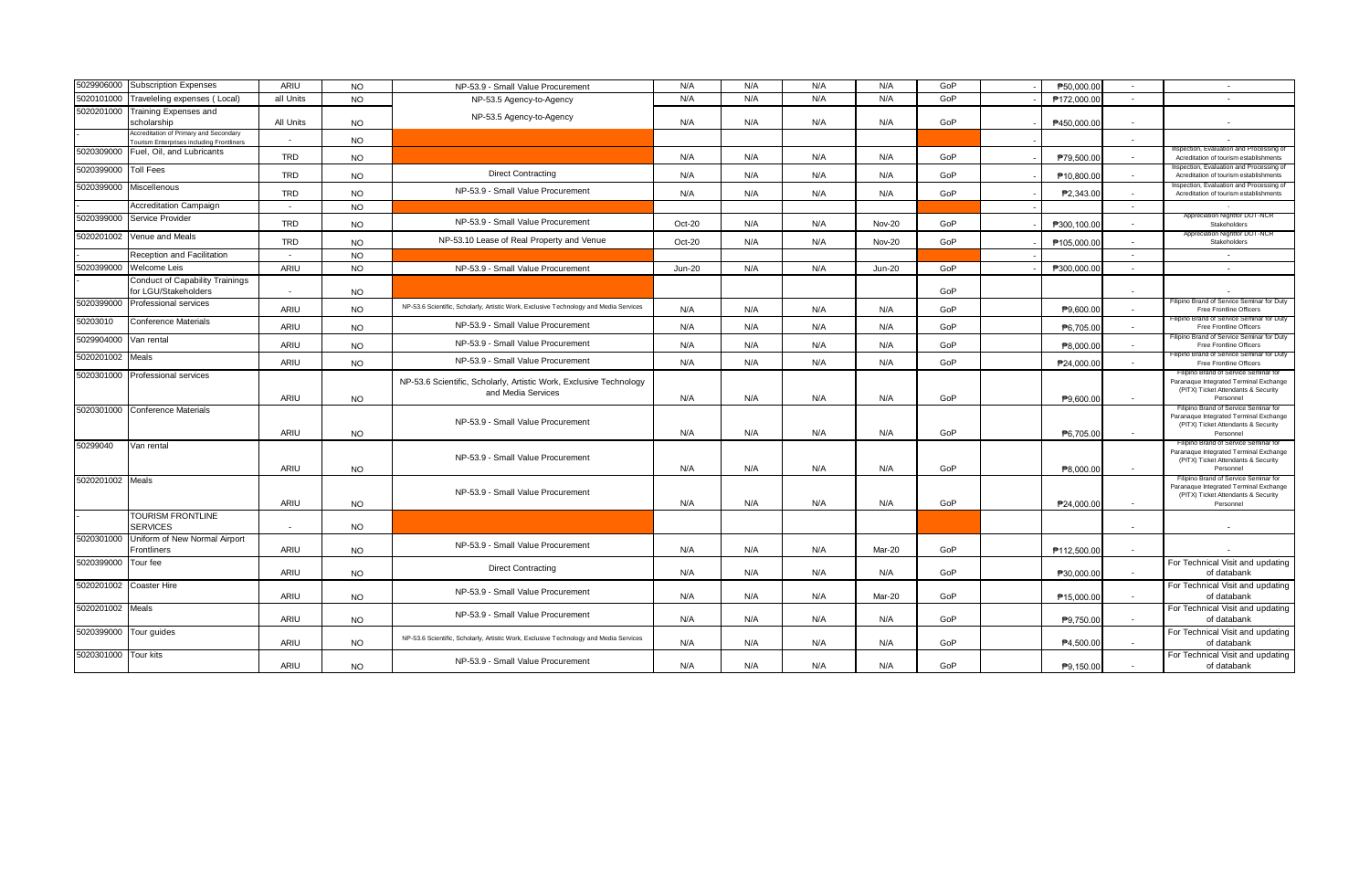| 5020399000       | Professional Services (Resource                      |                |           |                                                                                       |     |     |     |        |     |                       |                          |                                                                   |
|------------------|------------------------------------------------------|----------------|-----------|---------------------------------------------------------------------------------------|-----|-----|-----|--------|-----|-----------------------|--------------------------|-------------------------------------------------------------------|
|                  | Speaker)                                             | ARIU           | <b>NO</b> | NP-53.6 Scientific, Scholarly, Artistic Work, Exclusive Technology and Media Services | N/A | N/A | N/A | N/A    | GoP | P9.600.00             |                          | For NAIA Security Provider                                        |
| 5020301000       | <b>Conference Kits</b>                               | ARIU           | <b>NO</b> | NP-53.9 - Small Value Procurement                                                     | N/A | N/A | N/A | N/A    | GoP | P6,705.00             | $\sim$                   | For NAIA Security Provider                                        |
| 5020201002       | Van Rental                                           | <b>ARIU</b>    | <b>NO</b> | NP-53.9 - Small Value Procurement                                                     | N/A | N/A | N/A | Aug-20 | GoP | P8.000.00             | $\sim$                   | For NAIA Security Provider                                        |
| 5020201002       | <b>Meals</b>                                         | <b>ARIU</b>    | <b>NO</b> | NP-53.9 - Small Value Procurement                                                     | N/A | N/A | N/A | N/A    | GoP | P24.000.00            | $\sim$                   | For NAIA Security Provider                                        |
| 502039900        | Professional Fee (Resource                           |                |           | NP-53.6 Scientific, Scholarly, Artistic Work, Exclusive Technology and Media Services |     |     |     |        |     |                       |                          |                                                                   |
|                  | Speaker)                                             | ARIU           | <b>NO</b> |                                                                                       | N/A | N/A | N/A | N/A    | GoP | P9,600.00             | $\sim$                   | For NAIA Porters                                                  |
| 5020301000       | <b>Conference Kits</b>                               | ARIU           | <b>NO</b> | NP-53.9 - Small Value Procurement                                                     | N/A | N/A | N/A | N/A    | GoP | P6.705.00             | $\sim$                   | For NAIA Porters                                                  |
| 5020201000       | Van Rental                                           | ARIU           | <b>NO</b> | NP-53.9 - Small Value Procurement                                                     | N/A | N/A | N/A | N/A    | GoP | P8,000.00             | $\overline{a}$           | For NAIA Porters                                                  |
| 5020201002       | Meals                                                | ARIU           | <b>NO</b> | NP-53.9 - Small Value Procurement                                                     | N/A | N/A | N/A | N/A    | GoP | P24.000.00            | $\sim$                   | For NAIA Porters                                                  |
| 5020399000       | Professional Services (Resource                      |                |           | NP-53.6 Scientific, Scholarly, Artistic Work, Exclusive Technology and Media Services |     |     |     |        |     |                       |                          | For NAIA Security                                                 |
|                  | Speaker)                                             | ARIU           | <b>NO</b> |                                                                                       | N/A | N/A | N/A | N/A    | GoP | P9,600.00             |                          | Officers(PNP/OTS)(PNP/OTS)                                        |
| 5020301000       | <b>Conference Kits</b>                               | ARIU           | <b>NO</b> | NP-53.9 - Small Value Procurement                                                     | N/A | N/A | N/A | N/A    | GoP | P6.705.00             | $\sim$                   | For NAIA Security<br>Officers(PNP/OTS)(PNP/OTS)                   |
| 5020201002       | Van Rental                                           |                |           |                                                                                       |     |     |     |        |     |                       |                          | For NAIA Security                                                 |
|                  |                                                      | ARIU           | <b>NO</b> | NP-53.9 - Small Value Procurement                                                     | N/A | N/A | N/A | N/A    | GoP | P8,000.00             | $\sim$                   | Officers(PNP/OTS)(PNP/OTS)                                        |
| 5020201002       | Venue and Meals                                      | ARIU           | <b>NO</b> | NP-53.10 Lease of Real Property and Venue                                             | N/A | N/A | N/A | N/A    | GoP | P45,000.00            | $\sim$                   | For NAIA Security<br>Officers(PNP/OTS)(PNP/OTS)                   |
| 5020399000       | Professional Services (Resource                      |                |           |                                                                                       |     |     |     |        |     |                       |                          |                                                                   |
|                  | Speaker)                                             | ARIU           | <b>NO</b> | NP-53.6 Scientific, Scholarly, Artistic Work, Exclusive Technology and Media Services | N/A | N/A | N/A | N/A    | GoP | P9.600.00             | $\sim$                   | For NAIA Partners                                                 |
| 5020301000       | <b>Conference Kits</b>                               | ARIU           | <b>NO</b> | NP-53.9 - Small Value Procurement                                                     | N/A | N/A | N/A | N/A    | GoP | P6.705.00             | $\sim$                   | For NAIA Partners                                                 |
| 5020201000       | Van Rental                                           | <b>ARIU</b>    | <b>NO</b> | NP-53.9 - Small Value Procurement                                                     | N/A | N/A | N/A | N/A    | GoP | P8.000.00             | $\overline{\phantom{a}}$ | For NAIA Partners                                                 |
| 5020201002       | Venue and Meals                                      | ARIU           | <b>NO</b> | NP-53.10 Lease of Real Property and Venue                                             | N/A | N/A | N/A | N/A    | GoP | P45,000.00            | $\sim$                   | For NAIA Partners                                                 |
| 5020321003       | Laptop for Statistics data                           |                |           | NP-53.9 - Small Value Procurement                                                     |     |     |     |        |     |                       |                          | Information and Communication                                     |
|                  | gathering, storage, and training                     | <b>TDPRIMU</b> | <b>NO</b> |                                                                                       | N/A | N/A | N/A | N/A    | GoP | P50,000.00            | $\sim$                   | <b>Technology Equipment</b>                                       |
| 5020321011       | Subcription Expenses: Digital                        |                |           |                                                                                       |     |     |     |        |     |                       |                          |                                                                   |
|                  | Platform and Data Technology<br><b>Subscriptions</b> | <b>TDPRIMU</b> |           | NP-53.9 - Small Value Procurement                                                     | N/A | N/A | N/A | N/A    | GoP |                       | $\sim$                   | Digital Platform and Data                                         |
|                  | 5029902000 Printing and Publication of               |                | <b>NO</b> |                                                                                       |     |     |     |        |     | P20,000.00            |                          | <b>Technology Subscriptions</b>                                   |
|                  | <b>Business Cards: Technical</b>                     |                |           | NP-53.9 - Small Value Procurement                                                     |     |     |     |        |     |                       |                          |                                                                   |
|                  | <b>Reports Collaterals</b>                           | <b>TDPRIMU</b> | <b>NO</b> |                                                                                       | N/A | N/A | N/A | N/A    | GoP | P20.000.00            | $\sim$                   |                                                                   |
| 5020502002       | Transportation (Van Rental)                          | <b>TDPRIMU</b> | <b>NO</b> | NP-53.9 - Small Value Procurement                                                     | N/A | N/A | N/A | N/A    | GoP | P48,000.00            | $\sim$                   | varrious projects of TDPRIM                                       |
| 5020201002       | Lease of Venue Representation                        |                |           |                                                                                       |     |     |     |        |     |                       |                          |                                                                   |
|                  | and Meals                                            | <b>TDPRIMU</b> | <b>NO</b> | NP-53.10 Lease of Real Property and Venue                                             | N/A | N/A | N/A | N/A    | GoP | P160,000.00           | $\sim$                   | varrious projects of TDPRIM                                       |
| 5020399000       | COVID-19 PCR TEST                                    | IS/Personnel   | <b>NO</b> | NP-53.2 Emergency Cases                                                               | N/A | N/A | N/A | N/A    | GoP | P240.000.00           | $\sim$                   | For NCR Personnel                                                 |
| 5020201002       | Venue and Meals                                      | IS/Personnel   | <b>NO</b> | NP-53.10 Lease of Real Property and Venue                                             | N/A | N/A | N/A | N/A    | GoP | P45,000.00            | $\sim$                   | Skills Training Program                                           |
| 5020301000       | Training materials                                   | IS/Personnel   | <b>NO</b> | NP-53.9 - Small Value Procurement                                                     | N/A | N/A | N/A | N/A    | GoP | P5,000.00             | $\sim$                   | <b>Skills Training Program</b>                                    |
| 5020399000       | Honoraria                                            | IS/Personnel   | <b>NO</b> | NP-53.6 Scientific, Scholarly, Artistic Work, Exclusive Technology and Media Services | N/A | N/A | N/A | N/A    | GoP | P9.600.00             |                          | Skills Training Program                                           |
|                  | GAD Prgrams and Advocasy                             | IS/Personnel   | <b>NO</b> |                                                                                       |     |     |     |        | GoP |                       | $\sim$                   |                                                                   |
| 5020301000       | Printing of TShirt                                   | IS/Personnel   | <b>NO</b> | NP-53.9 - Small Value Procurement                                                     | N/A | N/A | N/A | N/A    | GoP | P50,000.00            | $\sim$                   | Womens Month Celebration                                          |
| 5020201002       | Meals                                                | IS/Personnel   | <b>NO</b> | NP-53.9 - Small Value Procurement                                                     | N/A | N/A | N/A | N/A    | GoP | P20.000.00            | $\sim$                   | Womens Month Celebration                                          |
| 5020399000       | Honoraria                                            | IS/Personnel   | <b>NO</b> | NP-53.6 Scientific, Scholarly, Artistic Work, Exclusive Technology and Media Services | N/A | N/A | N/A | N/A    | GoP | P4.800.00             | $\sim$                   | Womens Month Celebration                                          |
| 5020301000       | Printing of Tarpaulin                                | IS/Personnel   | <b>NO</b> | NP-53.9 - Small Value Procurement                                                     | N/A | N/A | N/A | N/A    | GoP | P <sub>2.700.00</sub> | $\sim$                   | Womens Month Celebration                                          |
| 5020201002       | Venue and Meals                                      | IS/Personnel   | <b>NO</b> | NP-53.10 Lease of Real Property and Venue                                             | N/A | N/A | N/A | N/A    | GoP | P112,500.00           |                          | lanning Workshop on Mainstreaming GAD<br>in DOT-NCR wORK pROGRAM  |
| 5020301000       | Training materials                                   | IS/Personnel   | <b>NO</b> | NP-53.9 - Small Value Procurement                                                     | N/A | N/A | N/A | N/A    | GoP | P5.000.00             |                          | lanning Workshop on Mainstreaming GAD<br>in DOT-NCR wORK pROGRAM  |
| 5020201002       | Honoraria                                            | IS/Personnel   | <b>NO</b> | NP-53.6 Scientific, Scholarly, Artistic Work, Exclusive Technology and Media Services | N/A | N/A | N/A | N/A    | GoP | P28.800.00            | $\sim$                   | Planning Workshop on Mainstreaming GAD<br>in DOT-NCR wORK pROGRAM |
|                  | 5020301000 Printing of TShirt                        | IS/Personnel   | <b>NO</b> | NP-53.9 - Small Value Procurement                                                     | N/A | N/A | N/A | N/A    | GoP |                       |                          | 18 Day Campaign to End Violence Against<br>Women                  |
| 5020201002 Meals |                                                      |                |           | NP-53.9 - Small Value Procurement                                                     |     |     |     |        |     | P60,000.00            |                          | 19 Day Campaign to End Violence Against                           |
|                  |                                                      | IS/Personnel   | <b>NO</b> |                                                                                       | N/A | N/A | N/A | N/A    | GoP | P25,000.00            | $\sim$                   | Women                                                             |